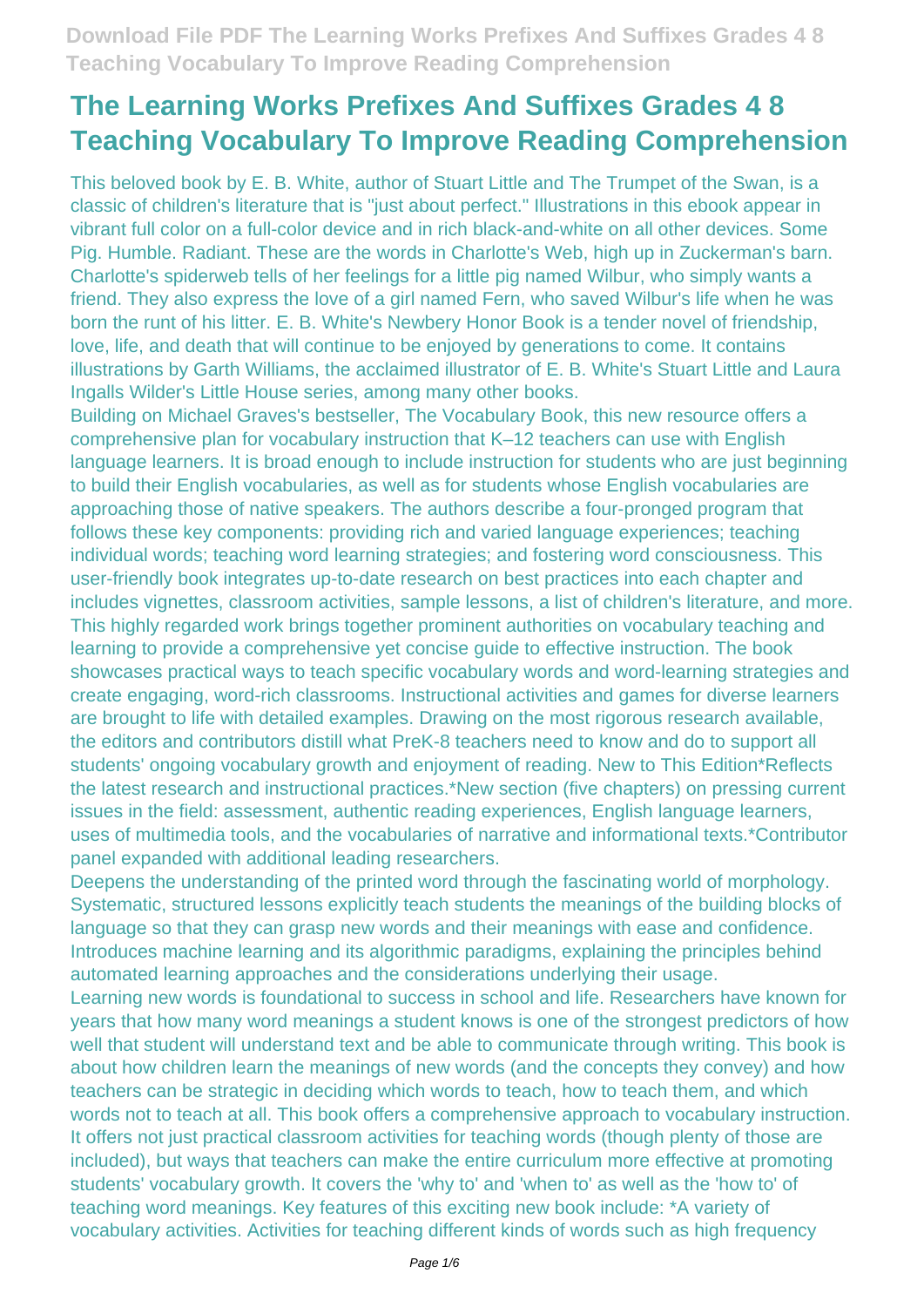words, high utility words, and new concepts, are explained and illustrated. \*Guidelines for choosing words. A chart provides a simple framework built around seven basic categories of words that helps teachers decide which words to teach and how to teach them. \*Word learning strategies. Strategies are offered that will help students use context, word parts, and dictionaries more effectively. \*Developing Word Consciousness. Although specific vocabulary instruction is fully covered, the primary goal of this book is to develop students' independent interest in words and their motivation to learn them. \*Integrated Vocabulary Instruction. Teachers are encouraged to improve the reading vocabularies of their students by looking for opportunities to integrate vocabulary learning into activities that are undertaken for other purposes.

Covers prefixes and suffixes, synonyms and antonyms, and analogies, and helps students prepare for standardized tests.

Describes everyday classroom practices and exercises to help students in grades four through twelve read for accuracy, extract meaning from text, and interpret subject matter.

CAUTION!!! This is MORE than a Medical Terminology Book!!! Let's be very clear about this, if you want to feel proud of yourself and do a great job in the health care field, you need to learn and understand medical terminology! It is a fundamental part of the future of your career. Our medical terminology book is a must-have study guide and workbook for students looking to broaden or refreshes their skills of understanding medical terms. It is perfect for anyone who wishes to enter the medical field, and is a great complementary tool to have when preparing for the NCLEX or MCAT! Features: 2900+ Medical Terms Quiz and Test based on the Medical Terms for review. Medical Terminology Activity for easy learning and memory - Word Search, Crosswords and Matching. Large 8.5 x 11 inch With this book you will: Be able to interpret medical terminology Learn and understand the basic fundamentals Be able to test your knowledge with multiple choice questions Go to the top-right of the page and click "Buy Now"!!!

Provides information on how to use sustained silent reading and instruction in subjectspecific vocabulary terms to attain academic achievement.

Receive a discounted price of \$2.99 per book when 10 or more copies are ordered, see item #8159!These flexible assessments can be used both in correlation with the Primary Sources kits or as stand-alone practice pieces for a variety of standardized tests.The Student Edition contains an assessment with the following types of questions: multiple choice, constructed-response, and documents leading to a DBQ (Document-Based Question) task. BOOK 1-9 COPIES.

Originally published in 1992. This book brings together the work of a number of distinguished international researchers engaged in basic research on beginning reading. Individual chapters address various processes and problems in learning to read - including how acquisition gets underway, the contribution of story listening experiences, what is involved in learning to read words, and how readers represent information about written words in memory. In addition, the chapter contributors consider how phonological, onset-rime, and syntactic awareness contribute to reading acquisition, how learning to spell is involved, how reading ability can be explained as a combination of decoding skill plus listening comprehension skill, and what causes reading difficulties and how to study these causes.

Engaging activity sheets help students independently build words and analyze their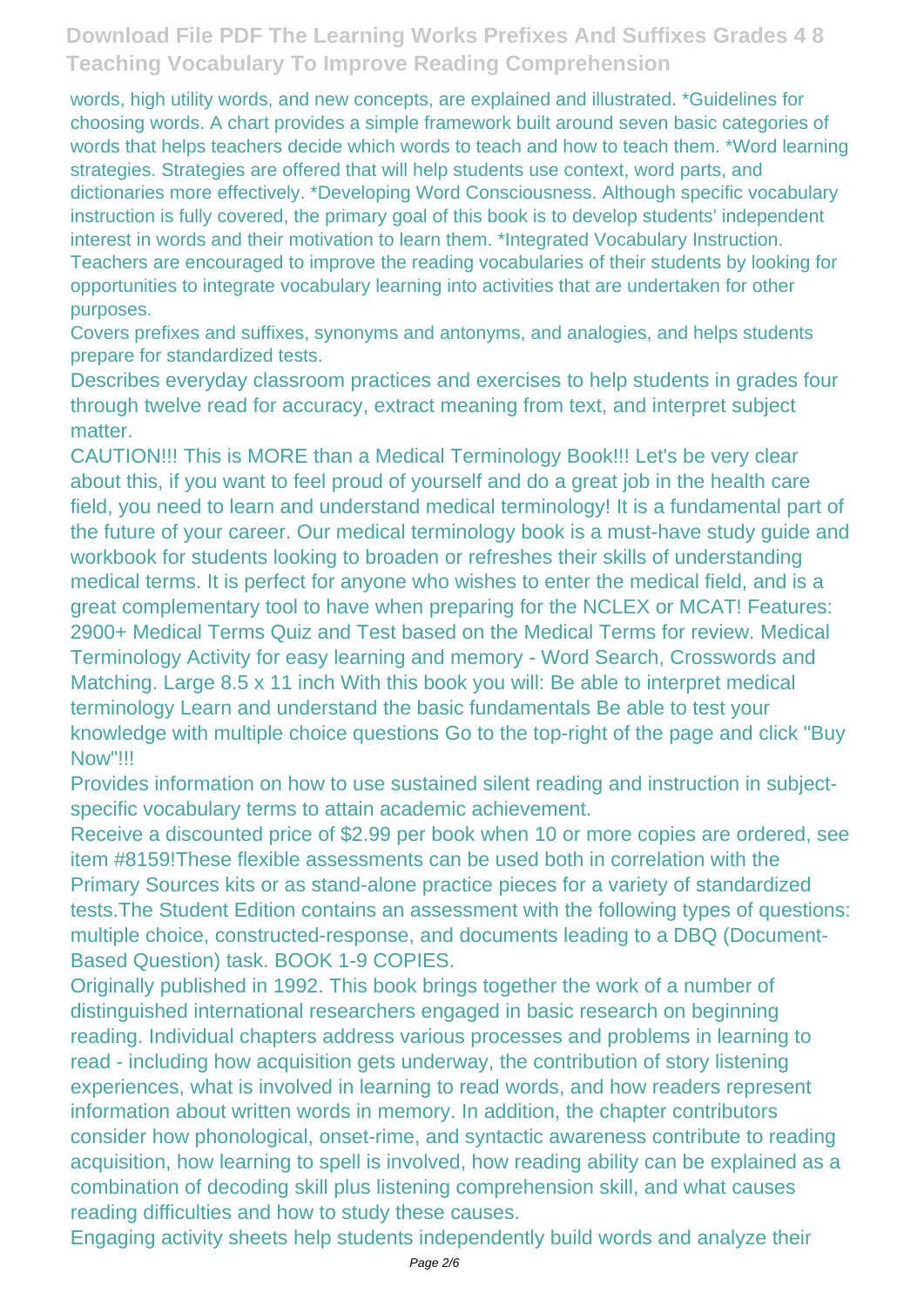meanings, while motivating multiplayer games offer a fun way to review and reinforce vocabulary words they have learned from the activities. A delightful way to boost vocabulary, comprehension, and spelling skills.

"Exciting and engaging vocabulary instruction can set students on the path to a lifelong fascination with words. This book provides a research-based framework and practical strategies for vocabulary development with children from the earliest grades through high school. The authors emphasize instruction that offers rich information about words and their uses and enhances students' language comprehension and production. Teachers are guided in selecting words for instruction; developing student-friendly explanations of new words; creating meaningful learning activities; and getting students involved in thinking about, using, and noticing new words both within and outside the classroom. Many concrete examples, sample classroom dialogues, and exercises for teachers bring the material to life. Helpful appendices include suggestions for trade books that help children enlarge their vocabulary and/or have fun with different aspects of words"--

"This widely adopted text and K-8 practitioner resource demonstrates how successful literacy teachers combine explicit skills instruction with an emphasis on reading for meaning. Distinguished researcher Richard L. Allington builds on the late Michael Pressley's work to explain the theories and findings that guide balanced teaching and illustrate what exemplary lessons look like in action. Detailed examples offer a window into highly motivating classrooms around the country. Comprehensive in scope, the book discusses specific ways to build word recognition, fluency, vocabulary, and comprehension, especially for readers who are struggling. New to This Edition \*Updated throughout to reflect important recent research advances. \*Chapter summing up the past century's reading debates and the growing acceptance of balanced teaching. \*New and revised vignettes of exemplary teachers. Subject Areas/Key Words: balanced instruction, classrooms, comprehension, decoding, elementary reading methods, engagement, exemplary teachers, explicit instruction, fluency, literacy, meaning, motivation, primary grades, reading instruction, skills, strategies, struggling readers, teaching, vocabulary, whole language, word recognition Audience: Teacher educators and graduate students; reading and literacy specialists; K-8 classroom teachers. Serves as a text in such courses as Reading Methods, Elementary Literacy Instruction, Reading Diagnosis and Instruction, and Psychology of Reading. "--

Enhance instruction with an in-depth understanding of how to incorporate word roots into vocabulary lessons in all content areas. Suitable for K-12 teachers, this book provides the latest research on strategies, ideas, and resources for teaching Greek and Latin roots including prefixes, suffixes, and bases to help learners develop vocabulary, improve their comprehension, and ultimately read more effectively. Ideas on how to plan and adapt vocabulary instruction for English language learners are also included to help achieve successful results in diverse classrooms.

Dive into prefixes and suffixes where students in grades 2–4 will expand their vocabularies and improve their word knowledge. Starting with Prefixes and Suffixes is a standards-based resource that introduces common Latin and Greek prefixes and suffixes and presents them in ways that are easy to understand and apply. Each lesson provides necessary content explanations, instructional guidelines, and activities to help students decipher meaning by analyzing work parts and word groups. Additional resources are offered to assist teachers facilitate learning with an appendix offering more activities, extensions, and flashcards. This resource is correlated to College and Career Readiness and other state standards. The I'm Lovin' Lit Interactive Vocabulary Notebook for grades 4–5 is the perfect hands-on addition to any language arts or word study curriculum, as well as a great companion to the I'm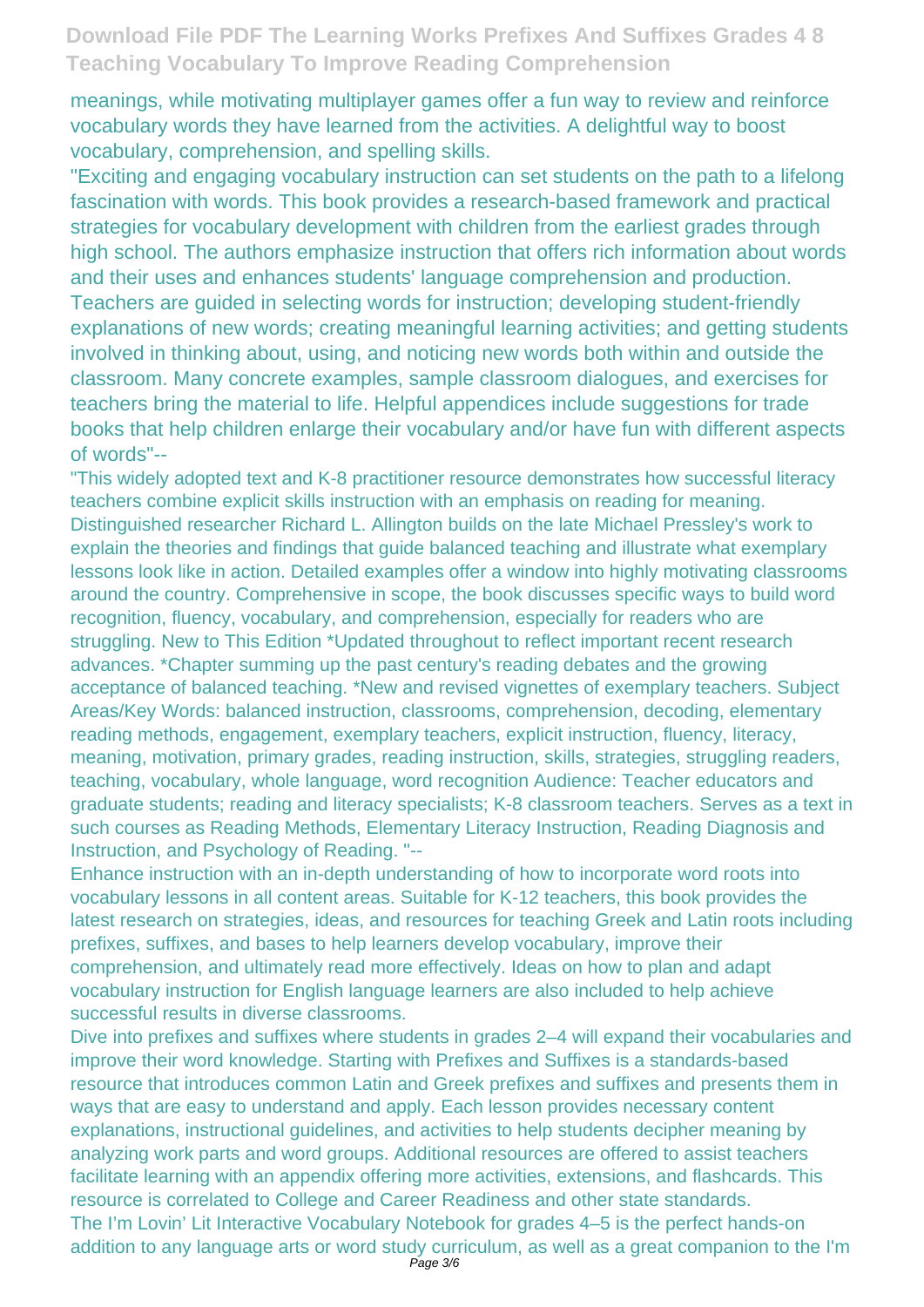Lovin' Lit Practice & Assess: Vocabulary book. This customizable resource allows teachers to format lessons to how each student learns best. The templates and lessons in this book make teaching Greek and Latin roots, prefixes, and suffixes an interactive experience that engages students in the learning process.This valuable note-taking addition to the classroom helps ensure active and engaged learning, while acting as a trusted reference for students throughout the year. The I'm Lovin' Lit series features comprehensive lessons and activities that are created to reach a variety of learning styles. Targeted for upper elementary and middleschool students, this series offers teachers an essential tool to help them teach engaging subject matter with confidence. Designed to work with an existing curriculum, I'm Lovin' Lit includes comprehensive lessons and activities, photos, and complete assembly instructions. The national standards require that students beginning at fouth grade use their knowledge of prefixes and suffixes to determine the meaning of wrods. Each of the 30 units in this resource includes a word list, vocabulary sort cards, review game cards, and a vocabulary quiz. Students will learn over 300 vocabulary words and become more comfortable "dissecting" words and defining their parts.

Repetitive, predictable story lines and illustrations that match the text provide maximum support to the emergent reader. Engaging stories promote reading comprehension, and easy and fun activities on the inside back covers extend learning. Great for Reading First, Fluency, Vocabulary, Text Comprehension, and ESL/ELL!

Repeated practice builds mastery, and this book provides exactly the practice students need to master the reading skills of using context clues and understanding figurative language. The 35 reproducible pages in this book feature high-interest nonfiction reading passage with shortanswer practice questions that target one of these essential reading comprehension skills. Flexible and easy to use—in school or at home—the book also includes model lessons, assessments, and an answer key. For use with Grades 4-8.

Although proficiency in vocabulary has long been recognized as basic to reading proficiency, there has been a paucity of research on vocabulary teaching and learning over the last two decades. Recognizing this, the U.S. Department of Education recently sponsored a Focus on Vocabulary conference that attracted the best-known and most active researchers in the vocabulary field. This book is the outgrowth of that conference. It presents scientific evidence from leading research programs that address persistent issues regarding the role of vocabulary in text comprehension. Part I examines how vocabulary is learned; Part II presents instructional interventions that enhance vocabulary; and Part III looks at which words to choose for vocabulary instruction. Other key features of this timely new book include: \*Broad Coverage. The book addresses the full range of students populating current classrooms--young children, English Language Learners, and young adolescents. \*Issues Focus. By focusing on persistent issues from the perspective of critical school populations, this volume provides a rich, scientific foundation for effective vocabulary instruction and policy. \*Author Expertise. Few volumes can boast of a more luminous cast of contributing authors (see table of contents). This book is suitable for anyone (graduate students, in-service reading specialists and curriculum directors, college faculty, and researchers) who deals with vocabulary learning and instruction as a vital component of reading proficiency.

Includes interactive, theme-related songs and rhymes, some reproducible, that can be incorporated into lessons for reading development.

Examines the basic stages in a child's development of reading skills and suggests methods for aiding this learning process in school and at home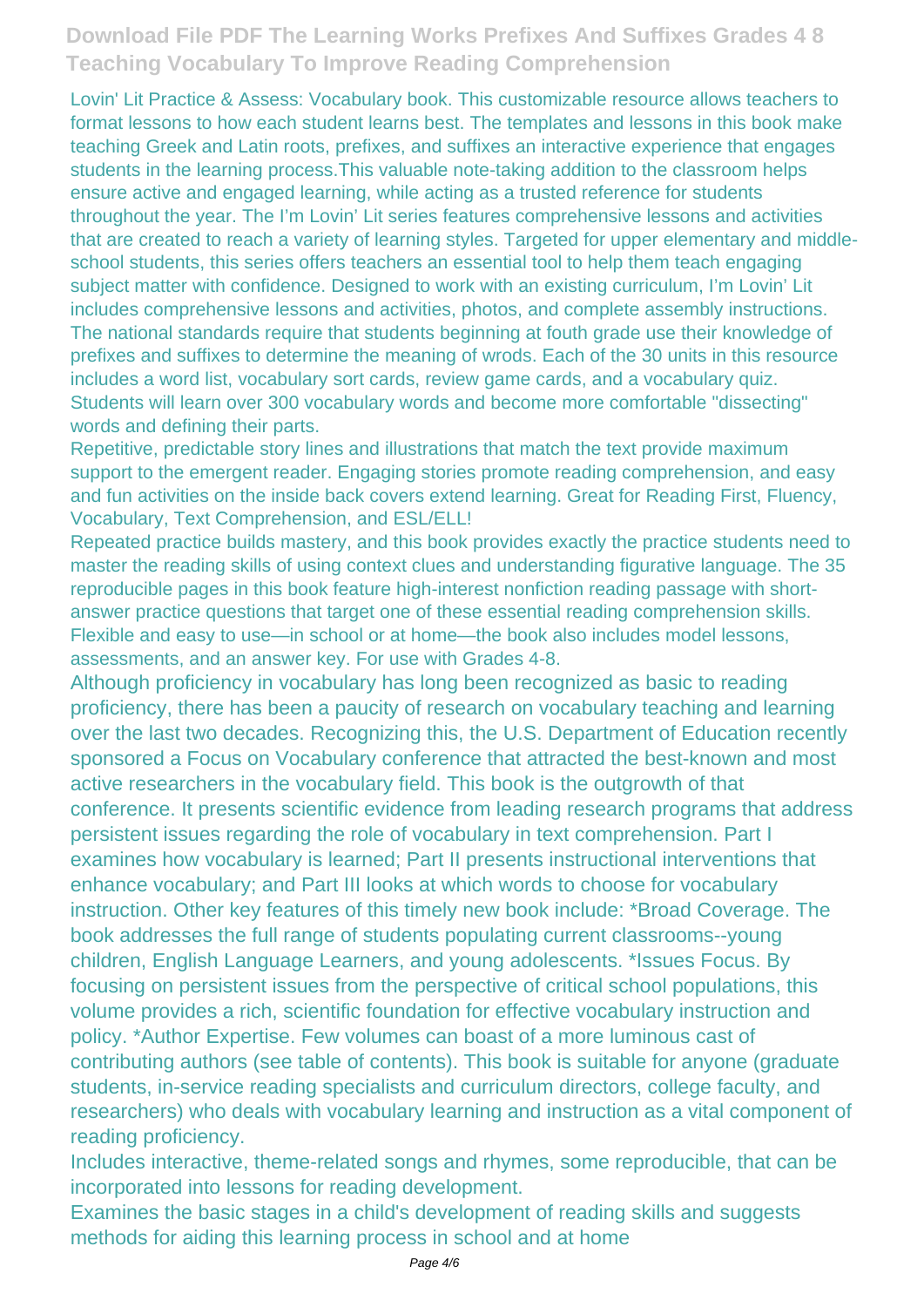This photo-based workbook series was designed by Houghton Mifflin Harcourt, a global leader in education serving 60 million students worldwide. Achieve! offers a comprehensive curriculum with a funny bone. Vibrant photographs form the center of each activity: math, reading, science, and social studies. The book's central character is Cosmo. Cosmo appears on selected activity pages to help extend ideas to every day life. Whether it's used as a summer refresher or for weekend reinforcement, it's the perfect tool to nurture kids' natural interest in the world and how it works. In the Achieve! Grade 2 workbook, kids have hundreds of opportunities to practice Common-Core aligned math, literacy, science, and social studies. Add and subtract within 100, work with time and money, recognize and decode prefixes and suffixes, and explore marketplace concepts.

The activities in this book consist of a series of question and answer cards. Students are actively engaged as each player answers a question and then asks the next one. When students reach the last card, they will find that it refers back to the first card. The activities require minimal preparation but result in maximum participation and effort. While most children learn to read fairly well, there remain many young Americans whose futures are imperiled because they do not read well enough to meet the demands of our competitive, technology-driven society. This book explores the problem within the context of social, historical, cultural, and biological factors. Recommendations address the identification of groups of children at risk, effective instruction for the preschool and early grades, effective approaches to dialects and bilingualism, the importance of these findings for the professional development of teachers, and gaps that remain in our understanding of how children learn to read. Implications for parents, teachers, schools, communities, the media, and government at all levels are discussed. The book examines the epidemiology of reading problems and introduces the concepts used by experts in the field. In a clear and readable narrative, word identification, comprehension, and other processes in normal reading development are discussed. Against the background of normal progress, Preventing Reading Difficulties in Young Children examines factors that put children at risk of poor reading. It explores in detail how literacy can be fostered from birth through kindergarten and the primary grades, including evaluation of philosophies, systems, and materials commonly used to teach reading.

The Teacher's Guide includes lesson plans with detailed notes about words from each root, overhead transparencies for introductory activities, standards-based connections, and differentiation strategies. A resource CD is also included with 50 bonus activities to support a variety of learning styles.

Prefixes and SuffixesTeaching Vocabulary to Improve Reading Comprehension How can teachers make sure that all students gain the reading skills they need to be successful in school and in life? In this book, Karen Tankersley describes the six foundational "threads" that students need to study in order to become effective readers: phonemic awareness, phonics and decoding, vocabulary, fluency, comprehension, and higher-order processing. For each area, the author explains how students acquire the reading skills they need and offers a series of skill-building strategies and activities that teachers can use in the classroom. Although reading is perhaps most intensely taught in the kindergarten and 1st-